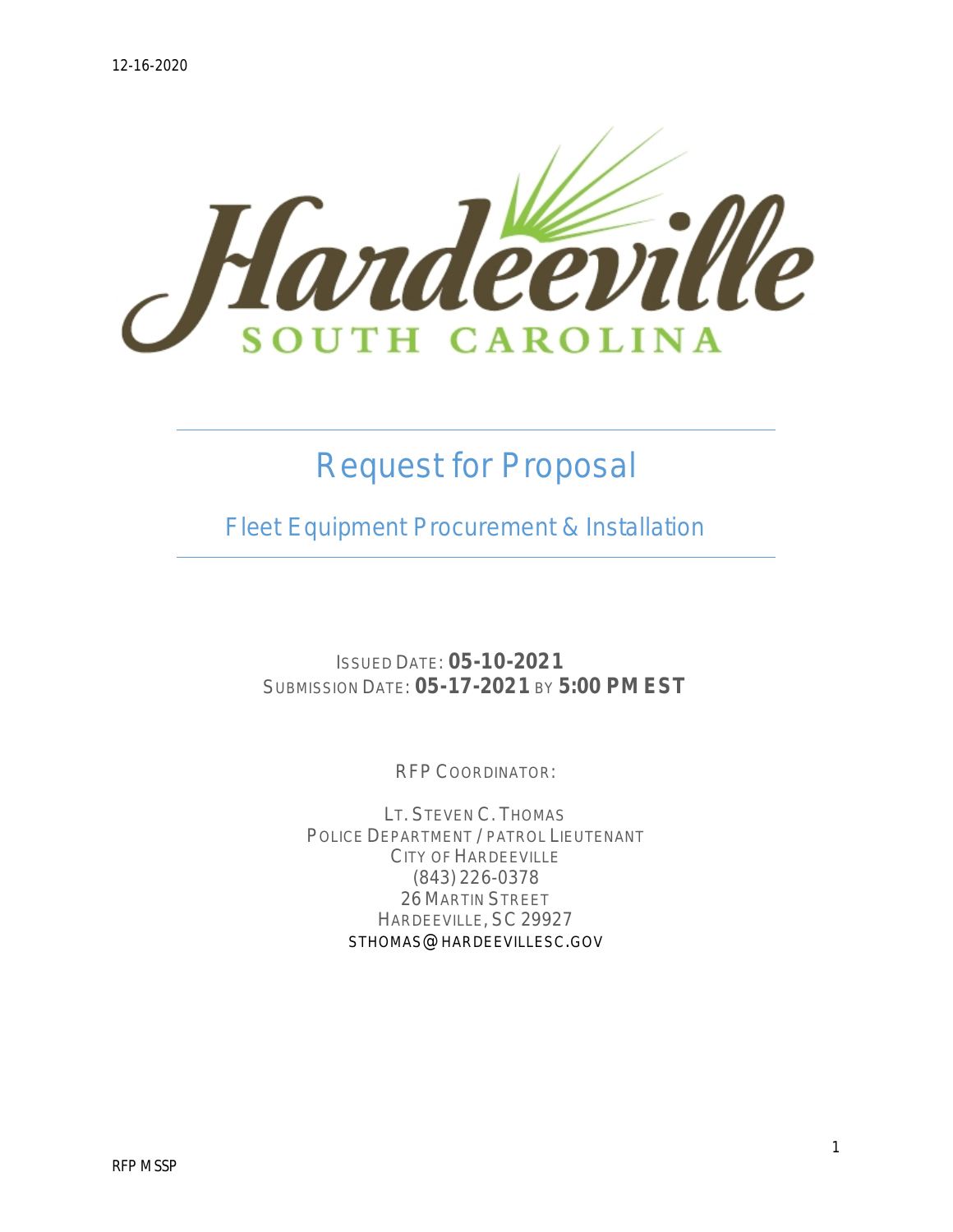# **Hardeeville Request for Proposal**

## I. Request for Proposal

The City of Hardeeville invites you to respond to this Request for Proposal (RFP). The focus of the RFP is to select an organization to provide Fleet Equipment Procurement and Installation for Patrol cars for the Hardeeville Police Department, two Ford Explores (2021) which will be fully marked patrol vehicles.

# II. About the City of Hardeeville

The City of Hardeeville is in Jasper County, South Carolina, with an approximate population of 6000 residents. The City of Hardeeville encompasses approximately 56 square miles. The City of Hardeeville is proud to be the gateway of the Low Country, a connection to the islands, and the place across the Savannah River where Carolina awaits. The City of Hardeeville has rapidly grown in the past years, due in part to major new developments and investments within the community.

The City of Hardeeville provides a range of services to the public including General Administration, Public Works, Community Development, Parks and Recreation, Fire and Police, and Media. City Hall is located at 205 East Main Street, Hardeeville, South Carolina 29927. The City of Hardeeville's website address is [www.cityofhardeeville.com.](http://www.cityofhardeeville.com)

### III. Overview of Current Police Fleet Vehicles

The Hardeeville's Police Fleet currently is comprised of the following:

Ford F150 Truck (1) Ford Taurus (1) Dodge Chargers (11) Chevy Tahoe (6) Ford Interceptor (2) Ford Explorer (6)

The City of Hardeeville plans for rapid growth and, in turn, the current fleet will be growing along with the city. The Organization must be able to manage the current vehicle fleet as well as any expansions made within the future.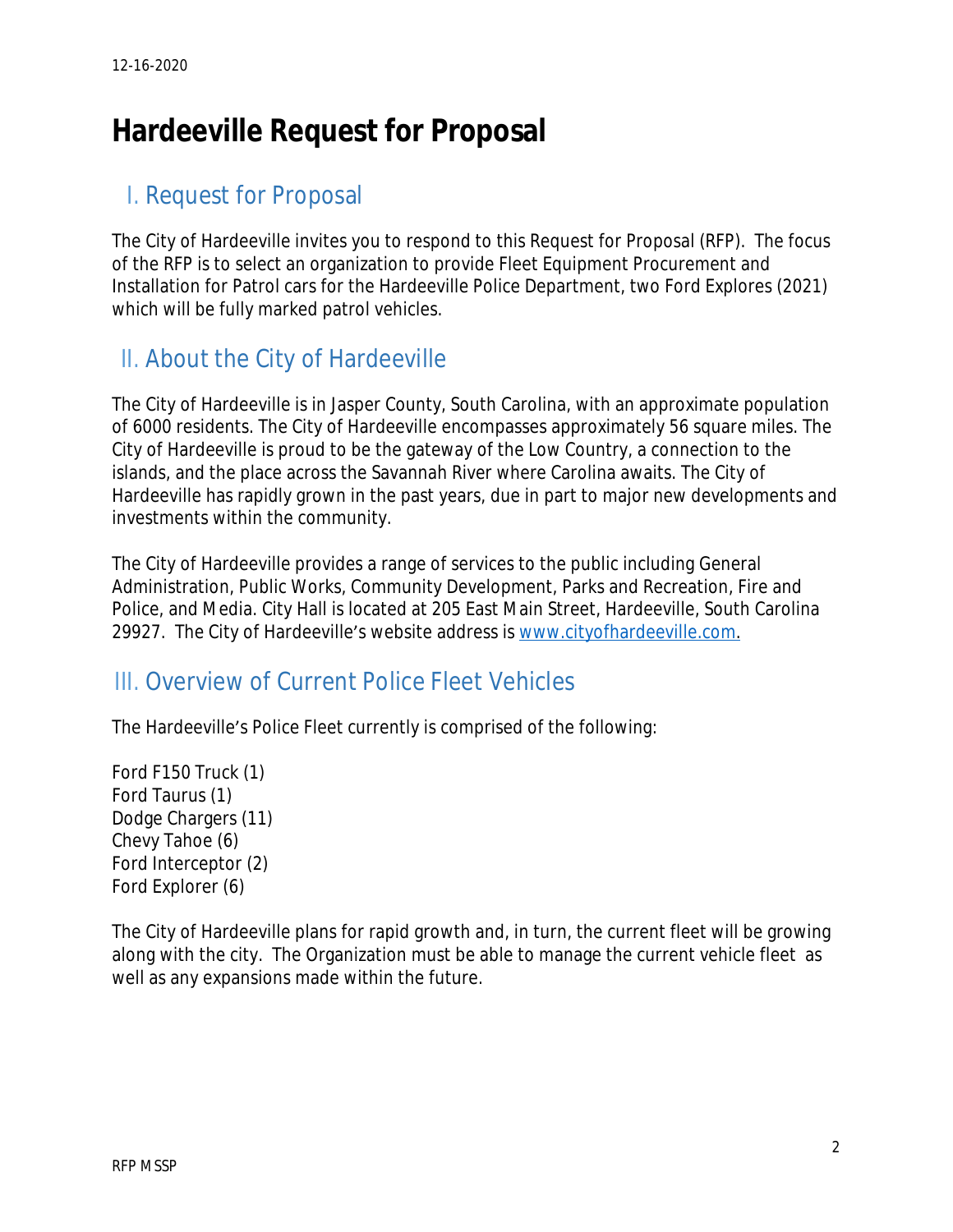# IV. Requirements

City of Hardeeville Request for Proposal -Police Car Outfitting

The City of Hardeville Requests a proposal to install the below substituting a Siren/Light Controller which will integrate the vehicle to the warning system. This system must be Wecan compatible programmed using Whelen Command Software. This will include a canport cable which will link the vehicle to the system so that there is no alteration to OEM vehicle wiring for command signals to the controller. All LED light heads requested below will be changed to a DUO color and color specifics will be determined at award of proposal.

Specifications for the upfit of 2 – 2021 Ford Police Interceptor Utility's

Bidder must be a Master Distributor of Whelen Engineering and a direct distributor of Pro-Gard, Havis, American Aluminum, Ace K-9, Setina, and Westin. This requirement is set forth to provide the City of Hardeeville with parts to service the fleet of vehicles within the Hardeeville Police Department. The bidder shall provide a 1-year labor warranty and honor all manufactures warranties directly. Bidder shall have installation technicians who have been factory trained to program and install Whelen Command products and who are EVT L-1 certified.

The request for equipment below is for the upfit of  $1$  – vehicle however the total RFP shall be for 2 of the same vehicles.

1 – 100 Watt Siren Speaker with bracket to mount to Westin Bumper, speaker shall be a black all weather nylon composite with black powder coated speaker driver.

- 1 Westin Pushbumper, Pitbar, and Wing Wrap
- 1- Center Console with internal printer mount top load with viewing window and storage for a single ream of Brother Pocket Jet printer paper. Console shall be vehicle specific for the 2021 Police Interceptor Utility with a side computer mount that will mount a Havis DS-GTC-312-3 docking station directly with no adapters. Include 2 side mount arm rest
- 1 Havis DS-GTC-312 docking station with internal power supply
- 1- EB series filler plates and equipment brackets for console
- 1- Wecan technology 48" Duo lightbar with blue/clear corners, front of lightbar blue clear duo modules, rear of lightbar blue/amber lightbars and required mounting straps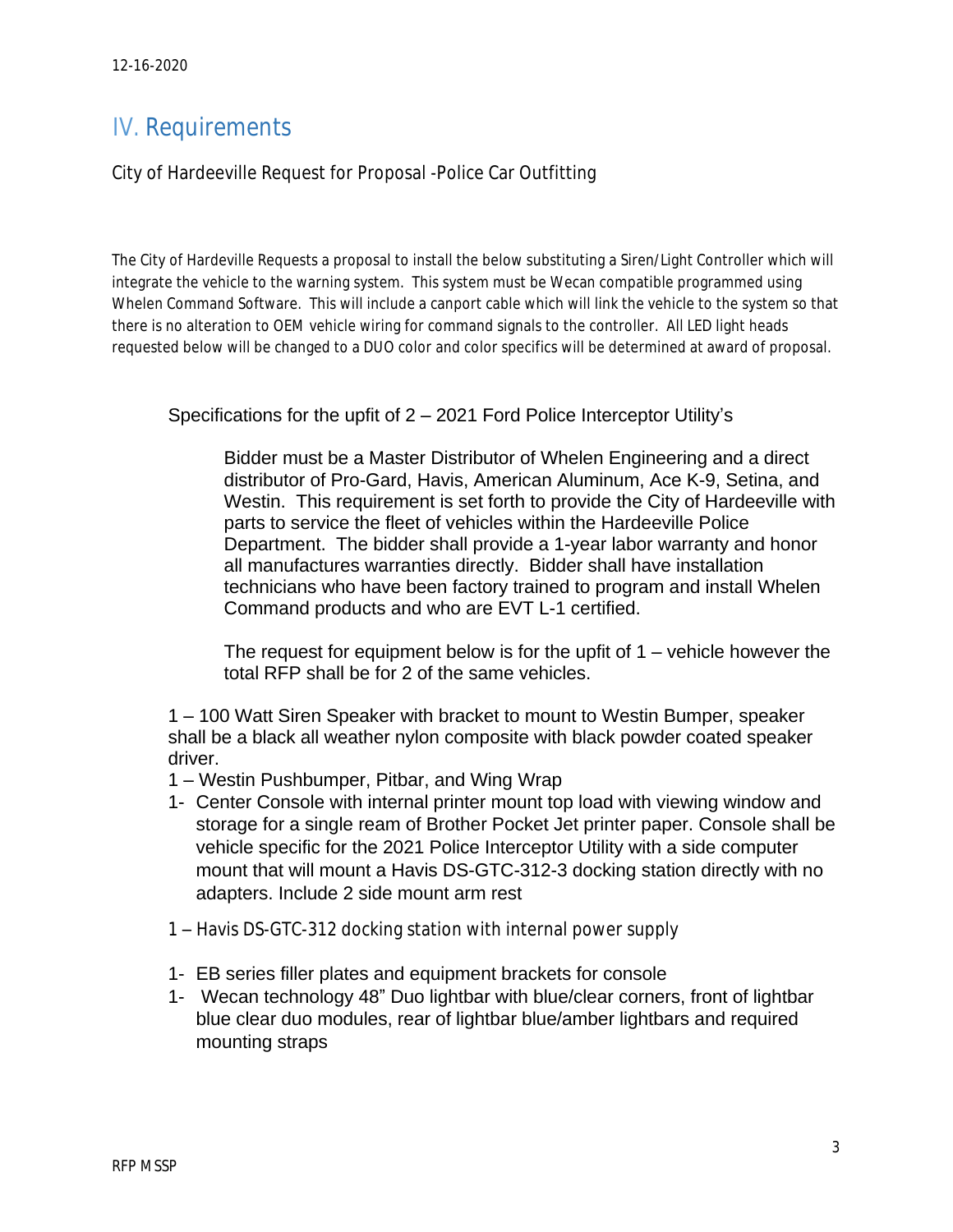– Siren/Light Controller capable that is programmable with Whelen Command software and directly interfaces with the 2021 Ford Interceptor Utility through a canbus connection

 – Modules capable of being controlled through the canbus network with 16 outputs

– duo blue/clear light heads to be mounted in top channel of Westin Bumper

– duo blue/clear lights heads to be mounted on Westin Pit bar

– duo blue/clear lightheads to be mounted in rear cargo windows

– duo red blue Rear Pillar light bar

 – blue amber duo lightheads to be mounted horizontal next to license plate on rear hatch

 – Pro-Gard front partition with recess panel and expanded metal screen over window slide

- Pro Gard universal tri-lock gun lock
- Pro-gard rear barrier with expanded metal
- Pro gard door panel cover set for rear doors
- 1- Honeywell Xeon 1900GHD-2USB Scanner
- Brother Pocket Jet Printer PJ722 with hardwire power cable
- 1- Stinger DS LED flashlight with DC charging base

 – Stalker DSR2X with separation cable, and vehicle specific rear antenna mount, front antenna mount and counter box mount

– Graphics for Hardeville Police Department Installed

install axon camera and 2 piece Motorola radio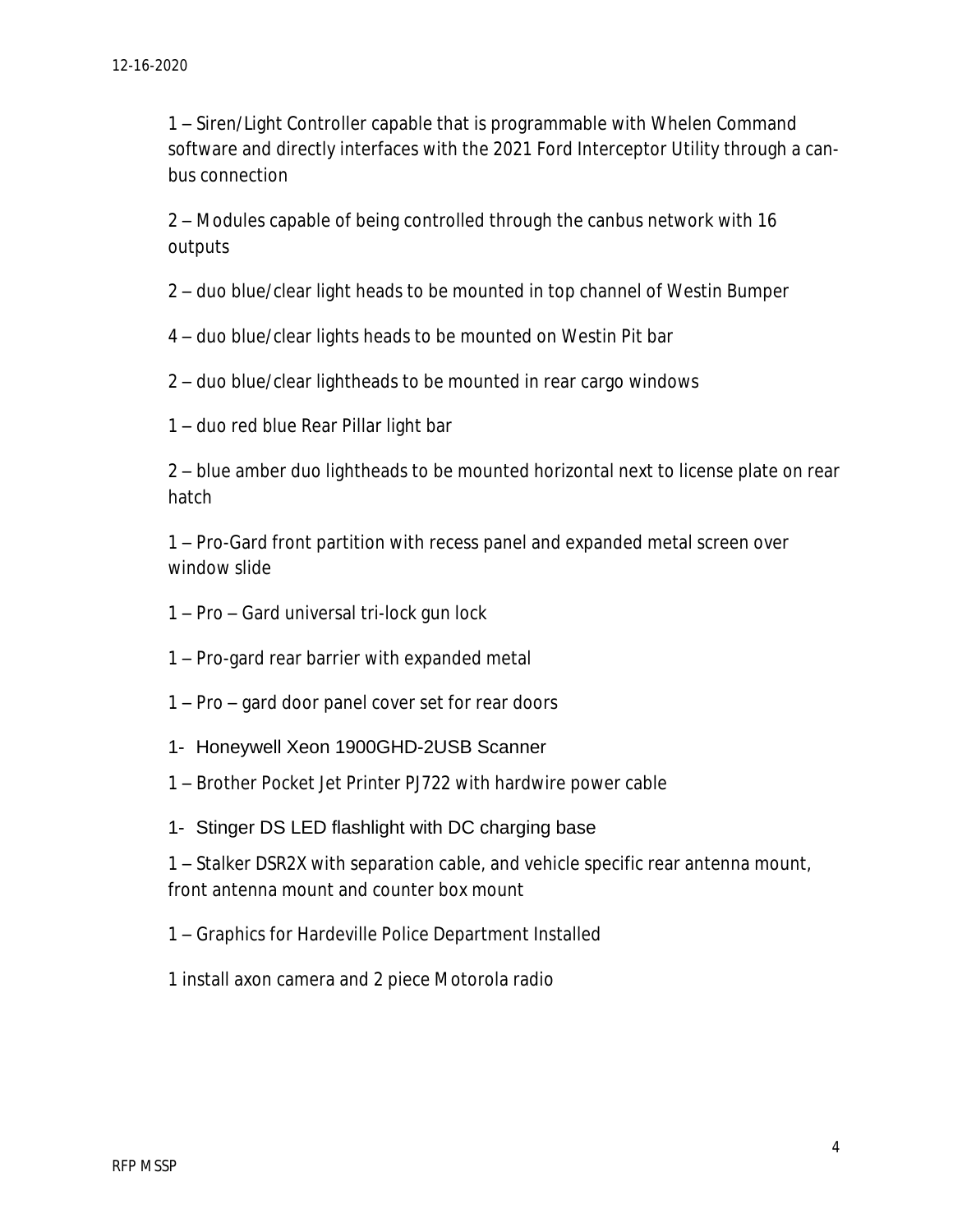### V. Proposal Contact Information

For questions regarding this RFP please contact via e-mail:

Lt. Steven C. Thomas Hardeeville Police Department [sthomas@HardeevilleSC.gov](mailto:sthomas@HardeevilleSC.gov)

No later than 5:00PM EST May 14, 2021

### VI. Proposal Submission Information:

All proposals must be in conformance with the submittal instructions provided in Section VI of this RFP and received no later than 5:00 PM EST on May 17<sup>th</sup>, 2021. Mark the parcel with the following "Police RFP RESPONSE" to ensure proper receipt.

Please submit one (1) original response, three (3) copies. The proposal containing the original signatures should be clearly marked "Original." All responses must be submitted in the form set forth in this RFP, sealed, and delivered to:

Lori Pomarico Hardeeville City Clerk 205 East Main Street Hardeeville, South Carolina 29927

**All proposals received after the deadline will be considered non-responsive. No faxed or emailed proposals will be accepted.**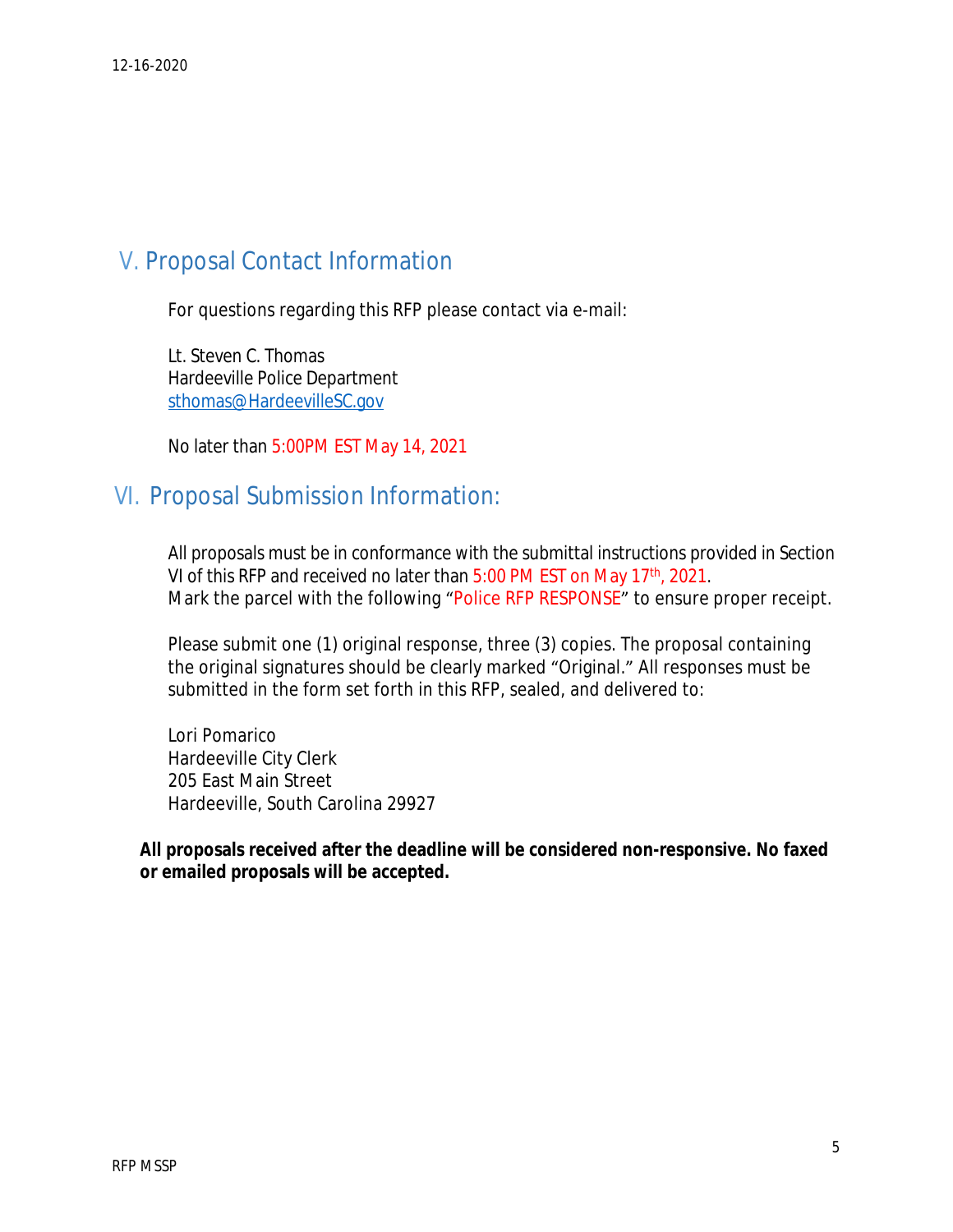## VII. Proposal Format and Evaluation Process

### A. Proposal Format

To simplify the evaluation process, the proposals shall be submitted in the format outlined below:

#### i. **Letter of Transmittal**:

• The proposal letter shall be form on the organization letter head, addressed to the contact listed, and shall include the name, title, telephone, email, and signature of the primary contact legally authorized to bind the proposal.

#### ii. **Table of Contents:**

 Clearly defined sections and pages numbered. Include a clear identification of the material by section and by page number.

#### iii. **Allocation and Resources:**

 Provide a conceptual plan for services to the City of Hardeeville that you believe are appropriate for the City of Hardeeville. Indicate features, skills and/or services which distinguish your organization and make it the best choice for the City of Hardeeville. Indicate how the resources of your organization (e.g., number and type of personnel allocated by hours) will be allocated for this project.

#### iv. **Services and Support:**

- Provide the hours of operation for on-site staff and help desk staff. Describe how afterhours emergency support is provided. Describe the availability of key staffing during normal business hours as well as afterhours.
- Provide how your organization will report to the City of Hardeeville contacts and users regarding the status of systems, elicit needs of users, necessary changes, etc.
- Describe work order/trouble ticket system.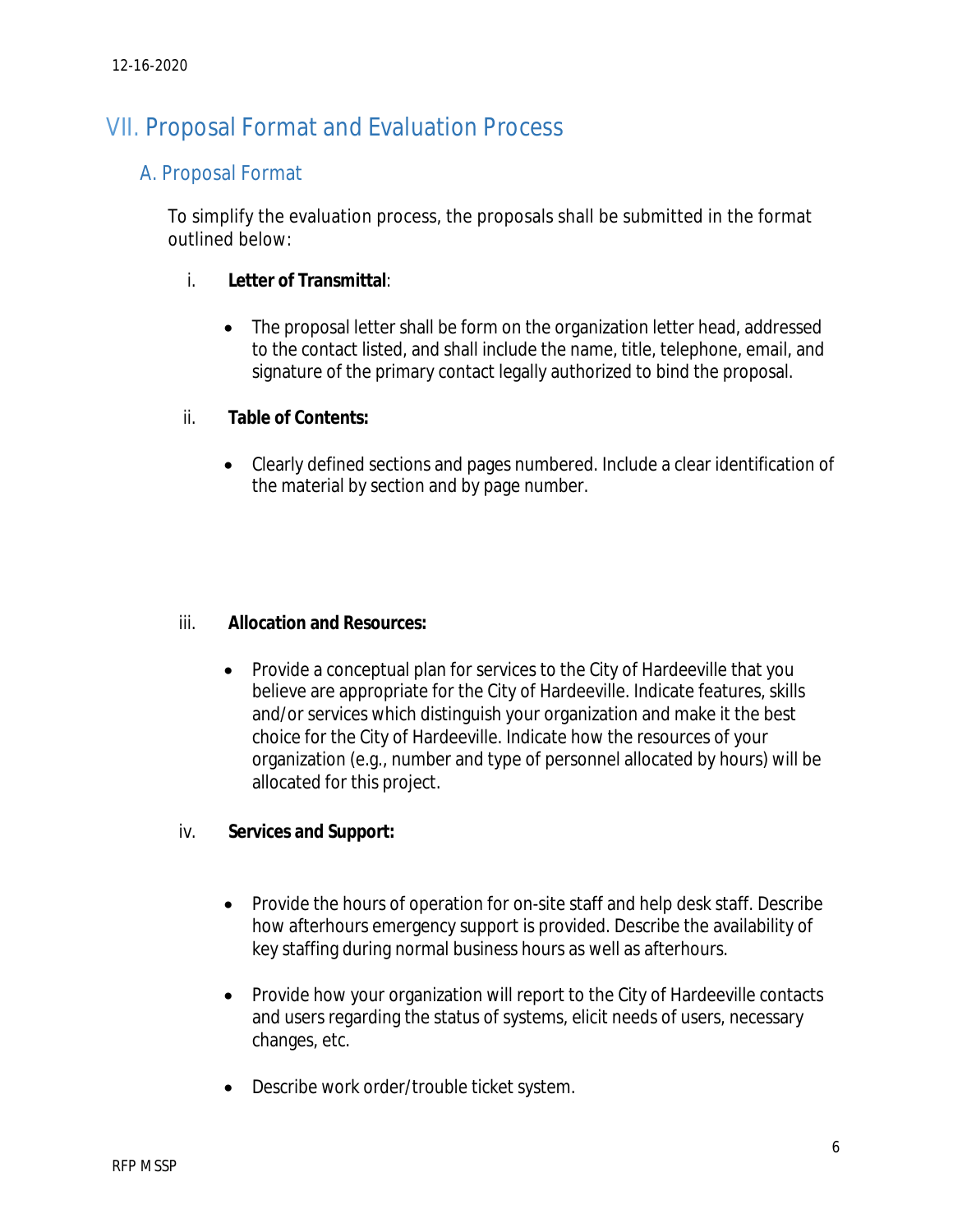Provide a guaranteed response time frame for issues dependent on severity and time of day. Also, provide average response time for afterhours issues.

#### B. Correspondence

Direct all correspondence to the RFP Coordinator listed in Section VI. Inquiries received after the stated date and time will not be accepted and shall receive no response.

#### i. **Confidential Material**

 Any information contained in the proposal that is proprietary must be clearly marked as such and will be treated as confidential to the extent allowable by the South Carolina Freedom of Information Act and any other applicable laws.

#### ii. **Proposal Evaluation and Selection Process**

 All proposals will be reviewed and evaluated by designated City Staff. A recommendation for award will be submitted to the City Manager for evaluation and action.

#### C. Selection and Award

Upon the completion of evaluations, the City Staff will submit a summary of all evaluated proposals to the City Manager for approval. The decision to award the contract will be made by the Chief of Police and City Manager.

City of Hardeeville Website: <http://www.hardeevillesc.gov>

#### D. Timetable for Selection and Review

The City has established a preliminary timetable for reviewing the responses. The schedule is subject to change.

| 05-10-2021 | RFP Issued                       |
|------------|----------------------------------|
| 05-17-2021 | Response Deadline                |
| 05-20-2020 | Evaluation of Reponses Completed |
| 05-24-2020 | City Manager/Chief of Police     |